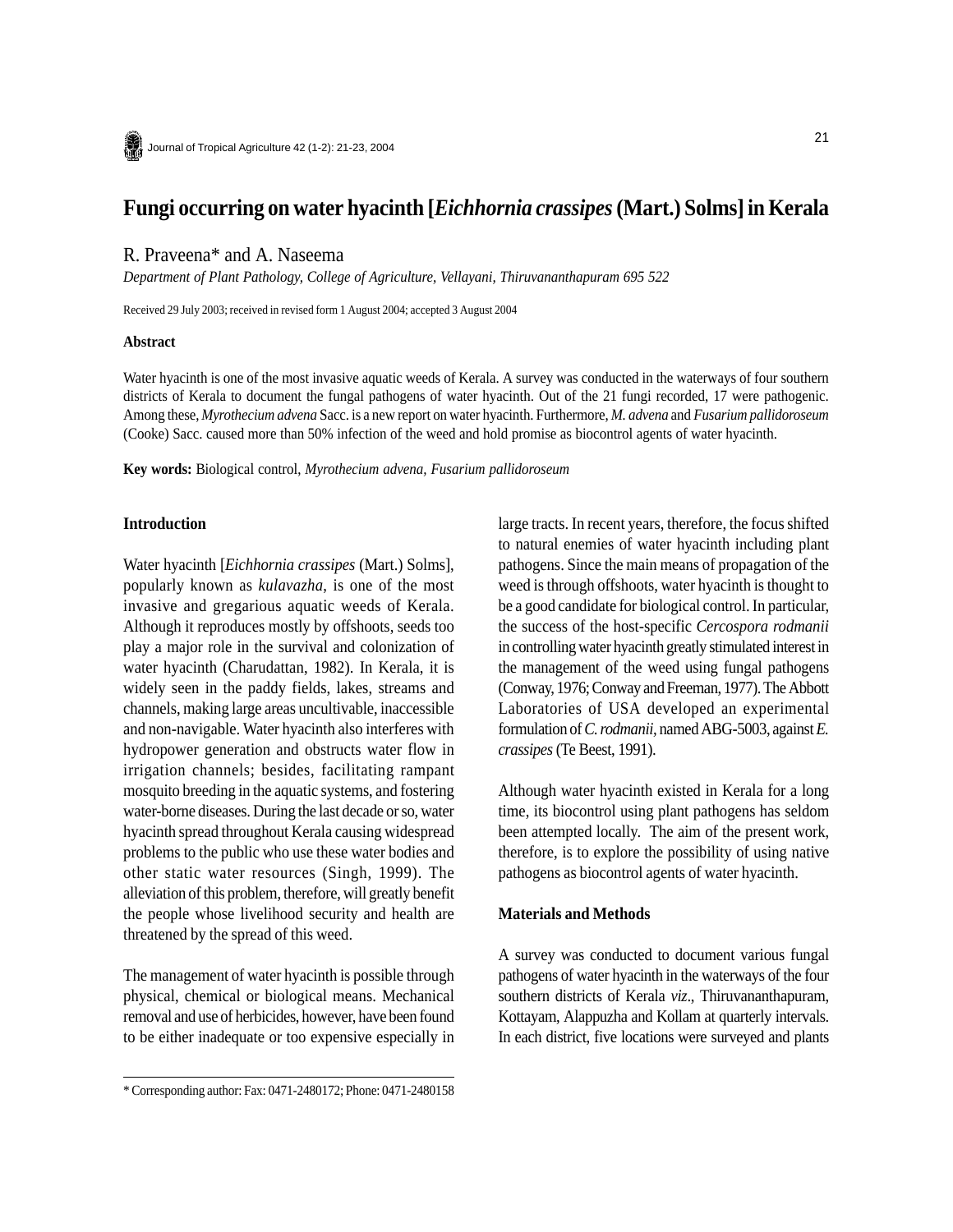that developed symptoms like spots, lesions, rots and browning were collected. From the diseased specimens, the fungi were isolated and maintained in potato dextrose agar (PDA).

Pathogenicity was proved by inoculating seven day-old cultures of the fungi on healthy water hyacinth plants maintained in plastic pots (15x15 cm). Observations on the nature of symptoms and time taken for its development were recorded. In addition, the extent of damage was evaluated using a *0* to *6* score chart; where *0* represents no foliar symptoms, *1* means symptom development around the pin-pricked area only, *2* and *3* indicate yellowing/browning up to 10% and 11 to 25 % of the leaf area respectively, *4* and *5* signify such symptoms respectively over 26 to 50% and 50 to 75% of the foliar area including petioles, and *6* denotes complete drying of the plants. The disease index was calculated using the formula (Mayee and Datar, 1986).

$$
Disease index (DI) = \frac{Sum of the score for each leaf}{No. of leaves scored x Maximum score} \times 100
$$

# **Results and Discussion**

Among the four districts surveyed, waterways in Kollam district were less frequently infested with water hyacinth. Out of the 21 fungi recorded in the survey, 17 were pathogenic (Table 1). Of these, *Curvularia lunata, Colletotrichum gloeosporioides, Fusarium pallidoroseum, F. moniliforme, F. oxysporum* and *Myrothecium advena* were observed consistently in all the areas surveyed. Previous studies on the fungal flora of water hyacinth by Santhi (1994) and Susha (1997) also indicated the occurrence of *C. lunata, C. gloeosporioides, F. equiseti, F. pallidoroseum* and *Rhizoctonia solani*, implying their widespread occurrence in the study area.

Furthermore, among the different pathogenic fungi, *M. advena* isolated from Thiruvananthapuram, Kottayam and Alappuzha is a new record on water hyacinth. Apart from water hyacinth, this fungus is reported to occur on coffee also (Nagraj and George, 1960). Regarding symptoms, initially roundish oil-soaked spots appear mainly on the leaves, and yet rarely on the stems, which turn brown towards the later stages. Eventually, these

| Fungus                     |                            | Time taken Pathogenicity |
|----------------------------|----------------------------|--------------------------|
|                            | for symptom<br>development |                          |
|                            |                            |                          |
|                            | Alternaria eichhorniae     | $5 - 6$                  |
| Aspergillus sp.            |                            |                          |
| Colletotrichum             |                            |                          |
| gloeosporioides            |                            |                          |
| isolates 1 and 2           | $7-10$                     | $^{+}$                   |
| Curvularia lunata          | 10                         | $^{+}$                   |
| Fusarium equiseti          | 10                         | $^{+}$                   |
| F. moniliforme isolates    |                            |                          |
| 1 and 2                    | 6–8                        | $^{++}$                  |
| F. oxysporum isolates      |                            |                          |
| 1 and 2                    | $5 - 7$                    | $^{++}$                  |
| F. pallidoroseum isolates  |                            |                          |
| 1 and 2                    | $5 - 7$                    | $^{++}$                  |
| F. pallidoroseum isolate 3 | $4 - 5$                    | $^{++}$                  |
| Helminthosporium sp.       | 7                          | $^{++}$                  |
| Myrothecium advena         | 2                          | $^{+++}$                 |
| Nigrospora sp.             |                            |                          |
| Penicillium sp.            |                            |                          |
| Pestalotia sp.             | $8 - 10$                   | $^{+}$                   |
| Rhizoctonia solani         | 7                          | $^{++}$                  |
| Sterile fungus             | 7                          | $^{++}$                  |
| Trichoderma sp.            |                            |                          |

- avirulent, + moderately virulent, ++ virulent, +++ highly virulent

spots enlarge with the rounded side facing the petiole and tapering to a narrow point in the direction of the laminar tip. Additionally, on the upper surface of the leaves, distinct concentric zonations appear giving a target board appearance. The fruiting bodies of the fungus are also noticed on the upper surface along these concentric rings.

Based on the time taken for the development of symptoms, the pathogens were classified into four categories *viz*., *highly virulent, virulent, moderately virulent* and *avirulent*. The highly virulent pathogens developed symptoms within three days of artificial inoculation, while the virulent isolates took 3-7 days, and the moderately virulent needed more than seven days for the expression of symptoms; the avirulent, nevertheless,

Table 1. Pathogenicity of fungi isolated from water hyacinth